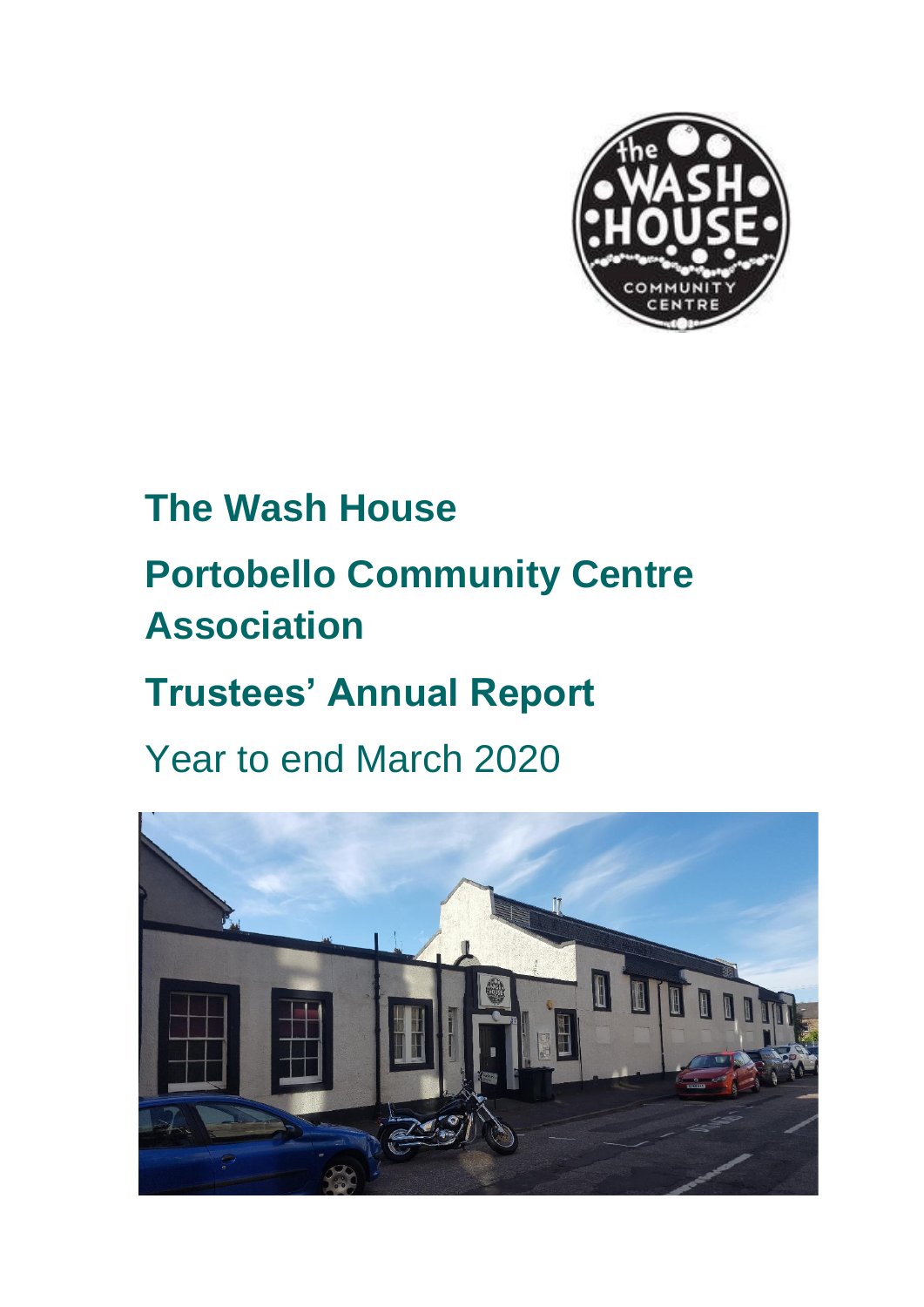#### **Charity contact information**



Portobello Community Centre Association

Scottish Charity Number: SC001903

3 Adelphi Grove

EH15 1AP

- 0131 669 8275  $\bullet$
- info@thewashhouse.org  $\boxtimes$
- **b** http://www.thewashhouse.org/
	- **f** @portywashhouse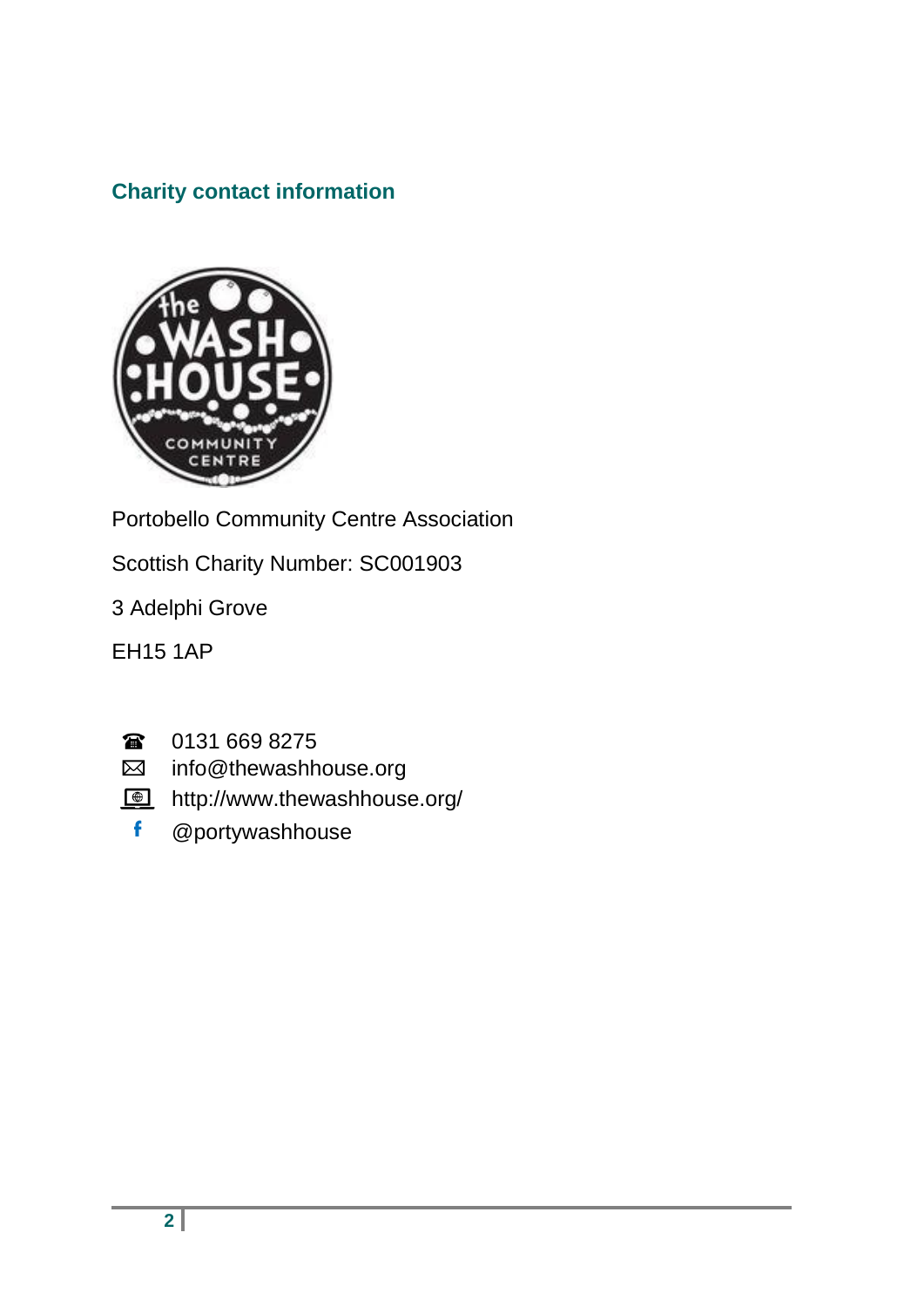#### **Charity Trustees**

- 1. Elaine Briggs
- 2. Claire Roden
- 3. Gica Loening
- 4. Barbara Middleton
- 5. Lynn Aitchison
- 6. David Scott
- 7. Jayne Saywell (joined November 2019)
- 8. Elaine Armstrong (joined November 2019)
- 9. Val Stokes (left June 2019)

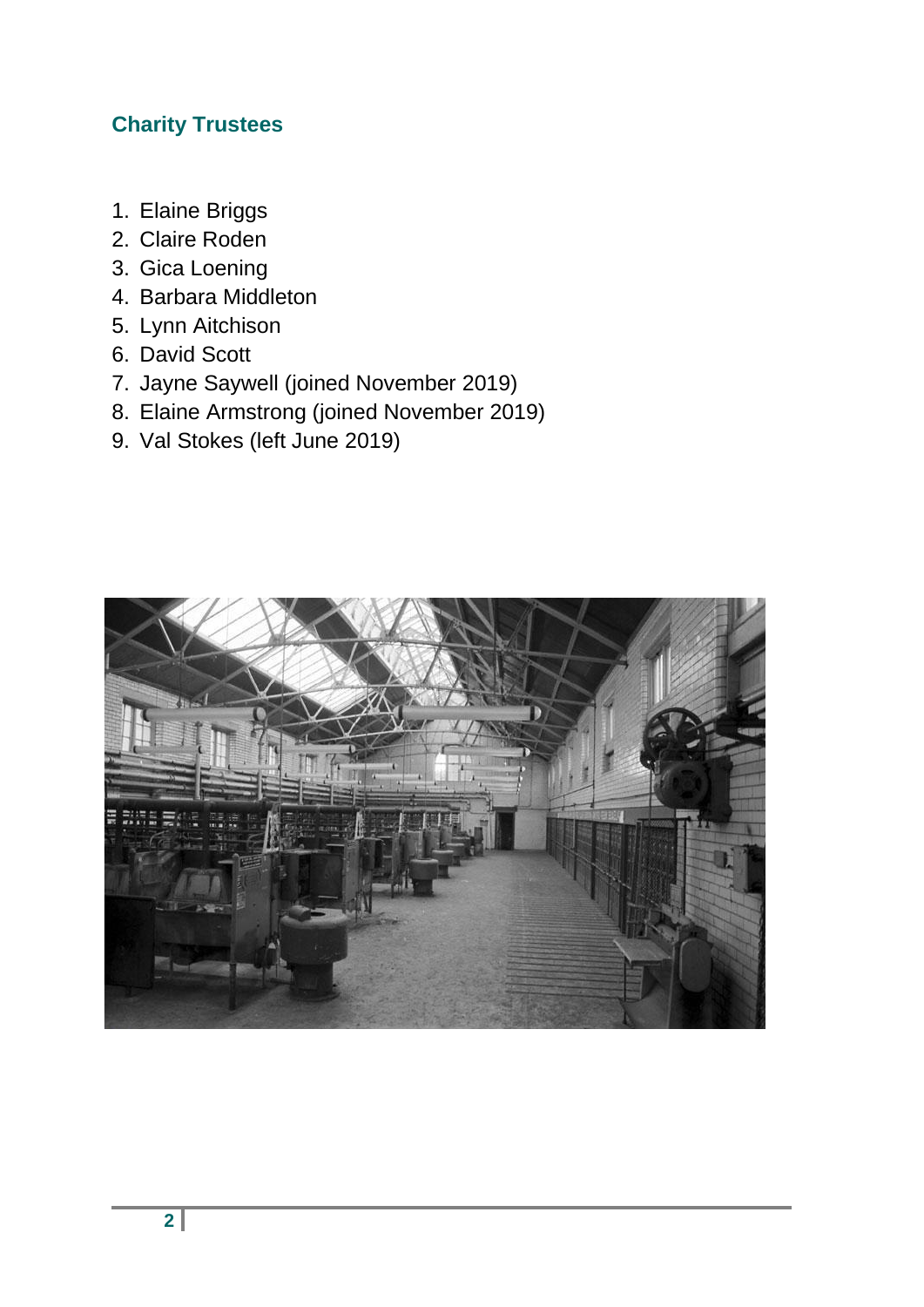#### **Objectives and activities**

Portobello Community Centre Association was established to advance education and to provide, or assist in the provision of, facilities for recreation or other leisure-time occupation where such provision or assistance in provision:

- a) is in the interest of social welfare;
- b) is made with the object of improving the conditions of life of the members of the community in the area of benefit;
- c) to advance citizenship and community development within the area of benefit.

The building itself, and certain services, are provided by City of Edinburgh Council (CEC). The Association takes care of day to day management.

In 2019/20 28 different clubs, classes and groups regularly used the facilities ranging from knitting classes for kids to gentle exercise for the over-50s; addiction support groups to puppy training.

In addition to this we had ad hoc bookings for events, kids parties and to house the neighbouring primary school after school club during holidays.

2020 was challenging. The first inclinations



of what was to come started in February with queries about future bookings. On the 19<sup>th</sup> March 2020 Community Centres were closed across Scotland due to COVID. At this point our income evaporated and we refunded any booked events.

CEC pay for Portobello Community Centre utilities which meant outgoings when closed were minimised. The Association used this time to finish renovations of our Youth Lounge using a single workman.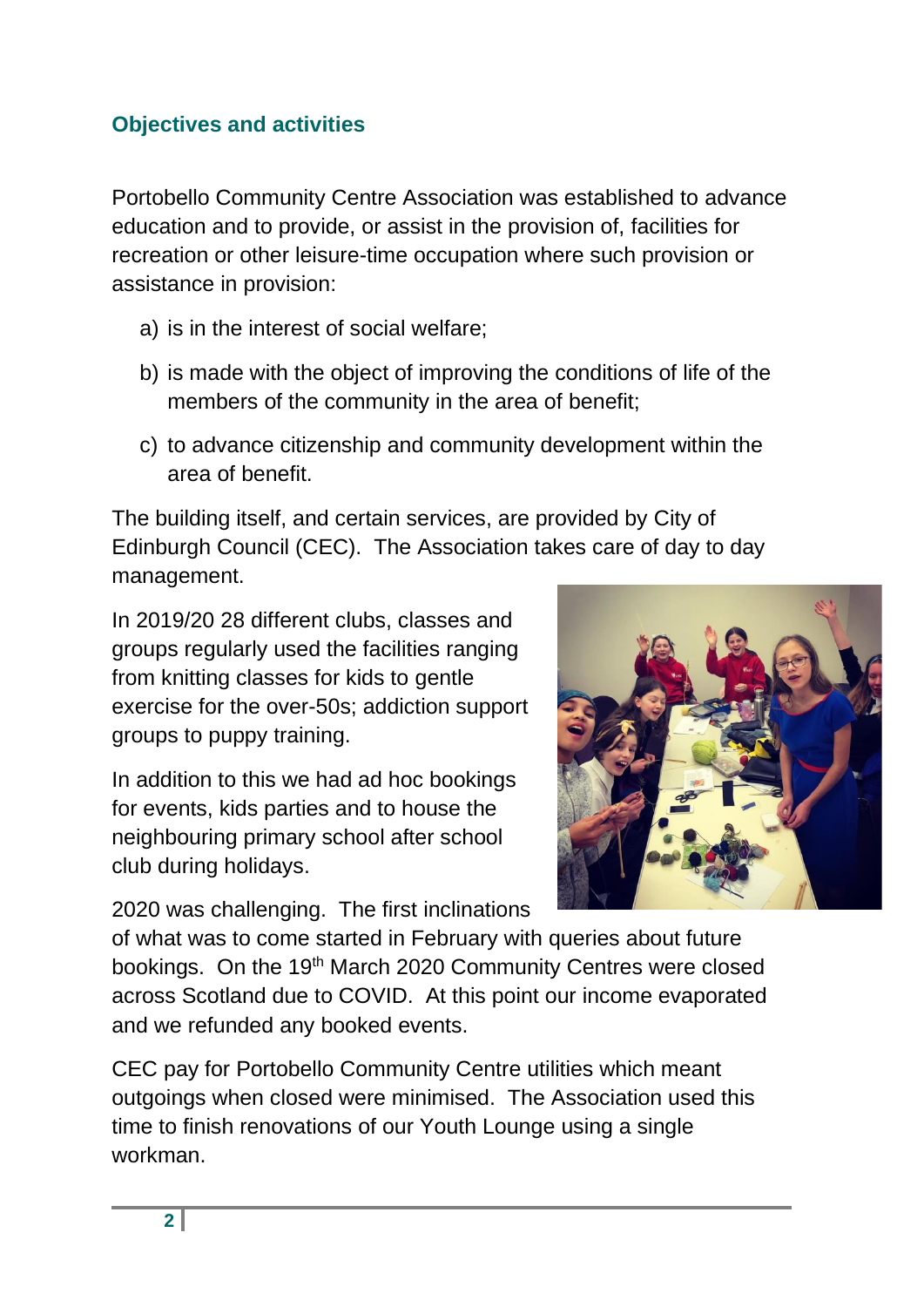#### **Structure, governance and management**

#### Type of governing document

Portobello Community Centre Association (the Association) has a constitution, last updated in 2019. Our constitution is a written statement that sets out our purpose, structure and describes how we will operate. The trustees make sure that the charity complies with the constitution.

#### Trustee recruitment and appointment

In 2019/20 we welcomed 2 new management committee members (trustees), Jayne Saywell and Elaine Armstrong and waved goodbye to one, Val Stokes. Jayne has a financial background and Elaine deep experience of community teaching. Both were approached by existing trustees and invited to attend a trial committee meeting prior to deciding whether or not to seek membership. They were appointed by the Committee in line with the recruitment process laid out in the constitution.

We continue to run with a number of vacancies according to our constitution:

- 1 (one) authorised representative of the Community Councils serving in the area of benefit; and
- 1 (one) authorised representative of the School Boards serving in the area of benefit; and
- 1 (one) authorised representative of the Council of Churches serving in the area of benefit;

Serving councillors are invited to attend each meeting and do so when able.

We plan to update the constitution to amend reference to "School Board" and instead use authorised Parent Group or school management members. We also plan to amend the constitution to incorporate online meetings, which we have recently embraced while unable to meet in person.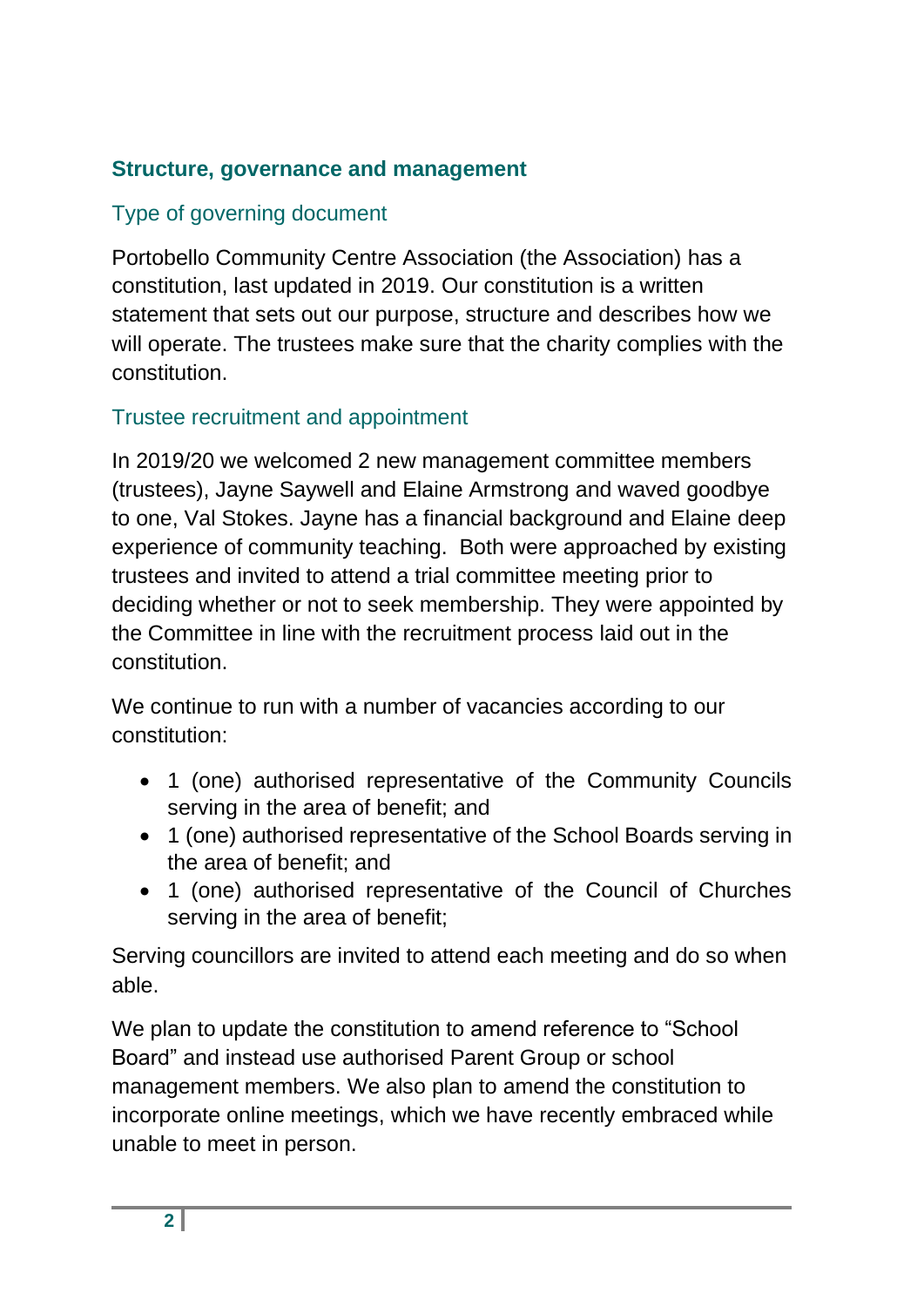#### **Achievements and performance**

Our main achievement in 2020 was the redecoration of the centre using Association funds.

This resulted in a brighter, cleaner environment with updated toilets, art room facilities and, most exciting of all, our Youth Lounge is now watertight with damp proof membrane added to the wall and windows fixed. It has also been freshly decorated as a blank canvas, waiting for our next Youth Group to add their own personal touches.





The Council have limited funds for capital expenditure, primarily focused on schools. While the Association does not have sizeable funds for large projects, such as a new roof, we use a portion of the funds we generate to improve the premises to advance our purpose.

2019/20 was also a tough year for the centre.

We lost our Youth Leader, support from the Council for a replacement and so, our Youth Group. Reinstating this important service is one of our key objectives for the next financial year.

In common with other Community Centres, COVID-19 resulted in a slow down and then closure of the centre and with it, a cessation of our activities. At the time of writing, September 2020, we remain closed with no firm date for re-opening.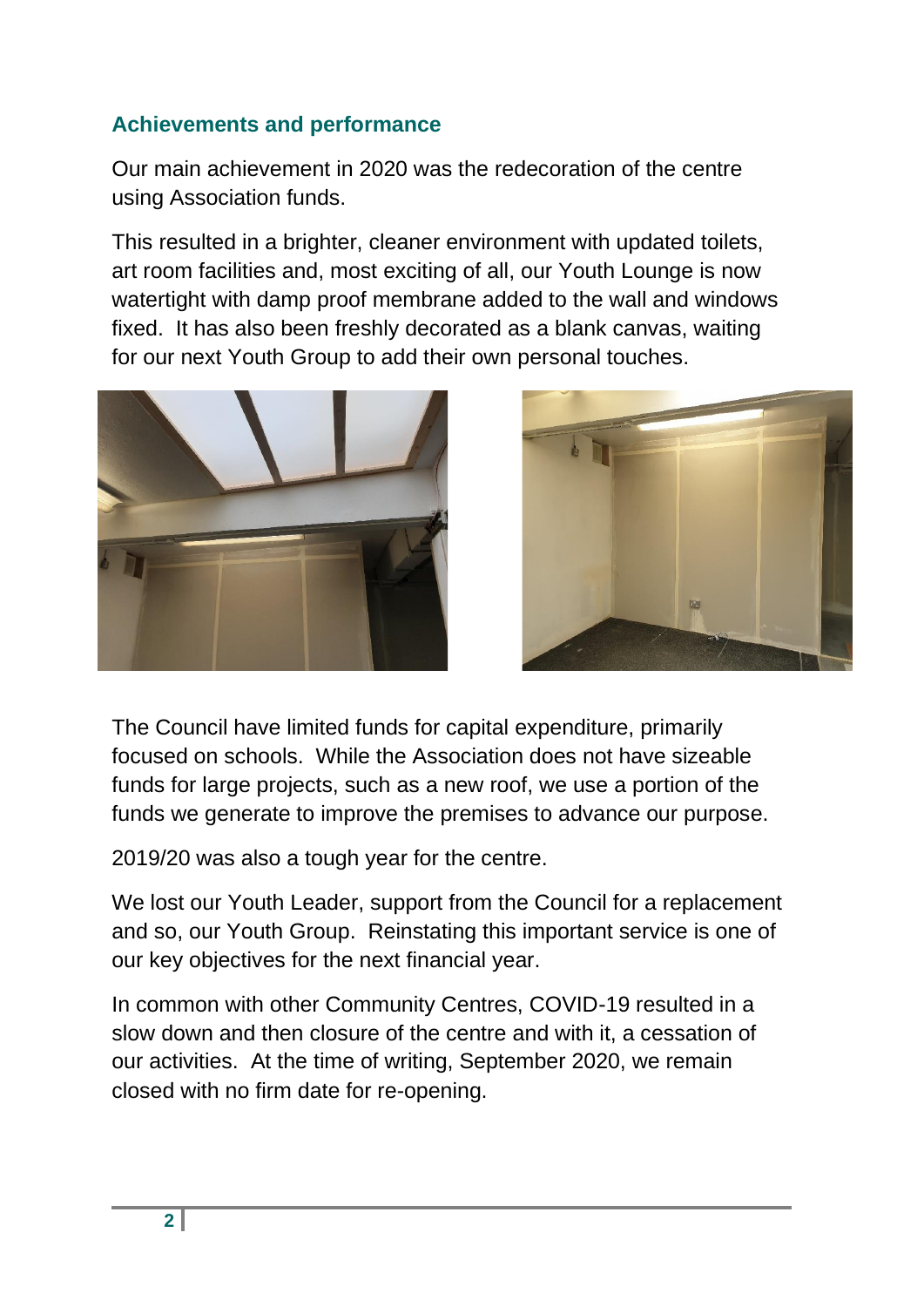#### **Financial review**

In 2020 we ran a very small deficit of £14. However, we also conducted the successful renovation programme during this time. If we exclude this we would be looking at a surplus of around £11,500. Excluding other one-off payments, a surplus of £16,400 would have



been achieved, 14% higher than 2019 and in line with our future expectations for the centre, COVID permitting.



In 2020, one-off lets were more than double previous years, most were in the last 4 months of 2020 which coincided with the closure of the local Town Hall.

Long term lets were lower than 2019, at around 2018 levels. We lost Brass Blast, Aikido and Choir in 2020. We gained Sing in the City and Towerbank After School holiday club. Income from our remaining